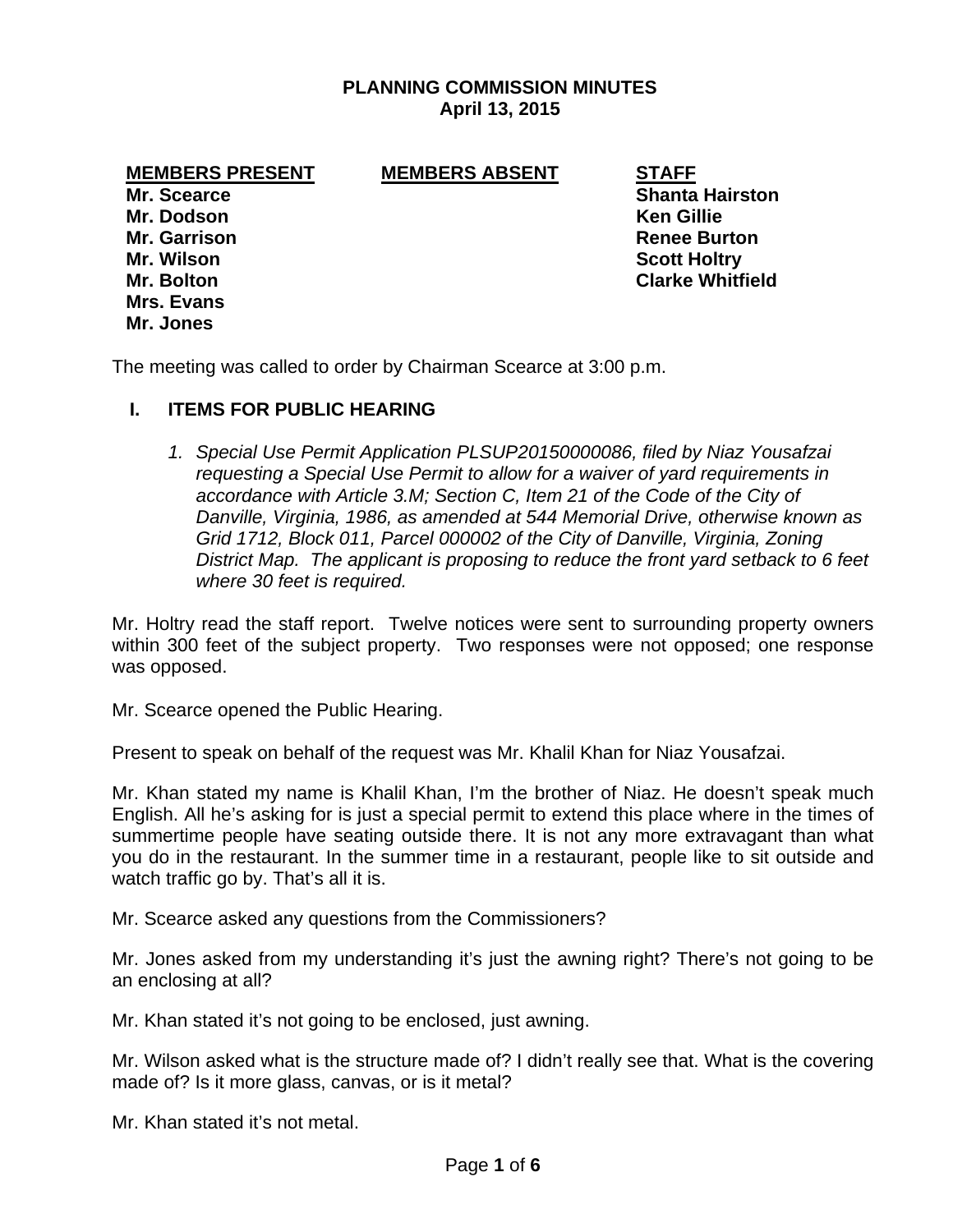Mr. Yousafzai stated you can see the green awning in the picture. It's the same kind of awnings.

Mr. Wilson stated that awning that's on there now is the current awning.

Mr. Khan stated yes it will be the same material but it will come out farther.

Mr. Wilson stated looking at the picture here it looks like if I'm reading this correctly that the awning will come out. Is this the current awning right here?

Mr. Khan stated yes.

Mr. Wilson asked then it will connect to another canvas awning that will extend on out to what's the patio area already? It's already there.

Mr. Khan stated the awning will be extended and the patio will be extended with the same structure.

Mr. Scearce stated it looks like it's a flat type of awning.

Mr. Wilson stated I get that. I'm more interested in what that awning is made of. The extension awning is made of canvas as well.

Mr. Khan stated the awning now is made of canvas.

Mr. Wilson stated I understand that but I'm talking about the extension. Sometimes you see those little metal holding supporters.

Mr. Khan stated the awning will be canvas.

Mr. Wilson stated but the structure will be composed of metal.

Mr. Khan stated yes.

Mr. Wilson asked you'll have a canvas with the same awning draped over it?

Mr. Khan stated yes.

Mr. Wilson asked and you'll be able to see through it out to the road?

Mr. Khan stated yes. That's the purpose of it.

Present in opposition to the request was Mr. Bill Shelton, the KFC operator.

Mr. Shelton stated my name is Bill Shelton and I operate the Kentucky Fried Chicken which is about three locations down southwest of the corner location that is in question. My question just recently there, if the awnings are allowed then would that mean that you also could put up a permanent concrete block of brick or whatever walls there? That was just one question. My objection to the situation is in any food business, you look for location, location, location. Part of location, location, location is vision, vision, vision- that people can see you, that they can get in your business in a very convenient way, that you have parkingand some of those decisions to do business with your restaurant is based on right then what they see. It may be a brand name like KFC or whatever it might be. That was my prime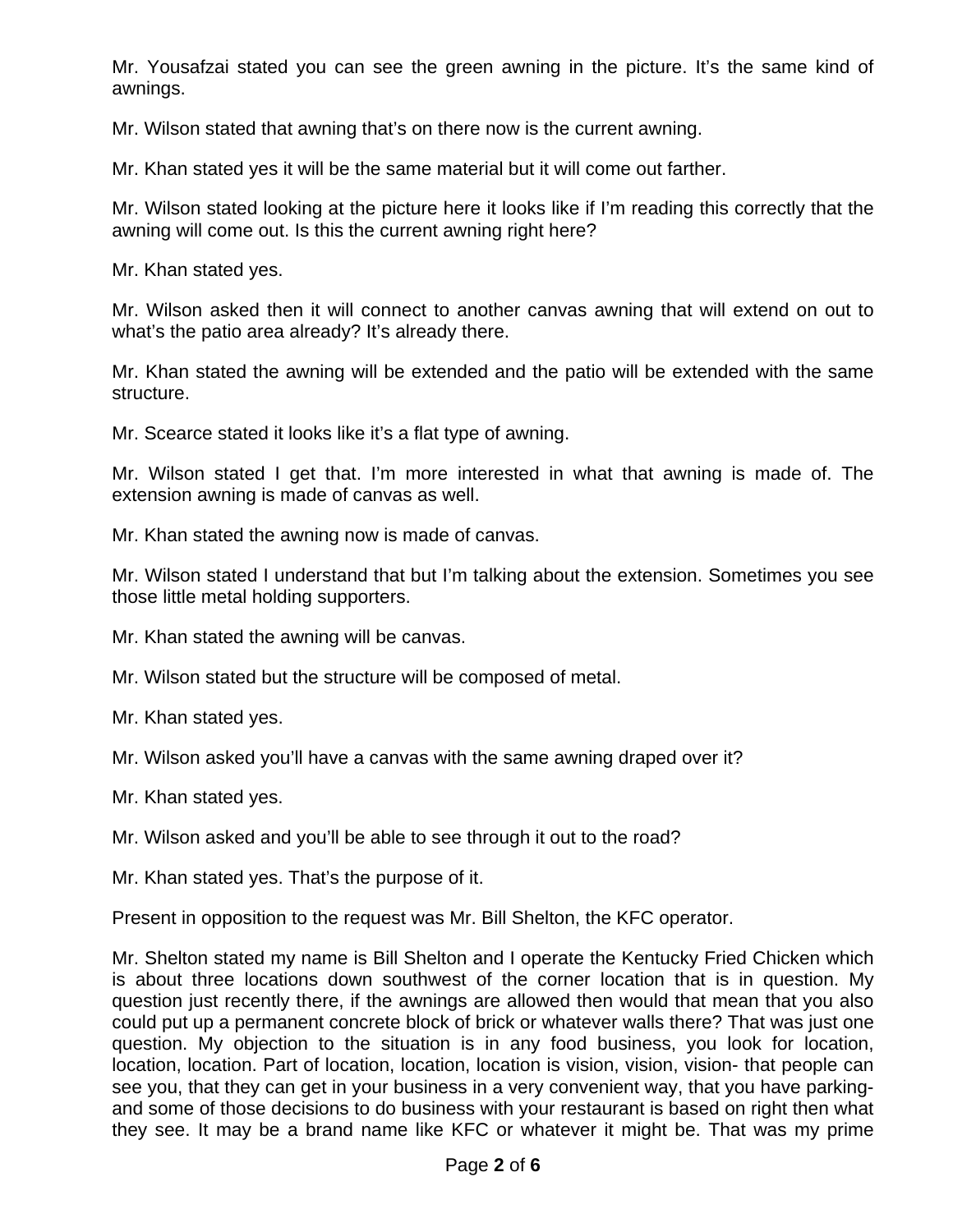objection to allowing this six foot variance. I'm hard pressed to see where a six foot variance would be safe for the public in general, referencing driving. You're driving up to that intersection crossing that bridge and to me I know we all trust these stoplights a great deal, but I try not to trust them completely. I like to see the traffic that's coming and going before I fully commit. So those are just a couple of ideas that I have, but I already heard this gentleman say that you're recommending to go along with this request. So my final statement would be that our City planners in the past have thought that 30 feet was needed, so I'm really scratching my head on why we could reduce it to a six feet. What they're thinking was in the past and I look around downtown and I see why one of the big things that doesn't do any business is that people see they can't get a good parking spot, they can't get anywhere conveniently.

Mr. Scearce asked anyone else wishing to speak?

Mr. Scearce closed the Public Hearing.

Mr. Scearce asked the already existing fence that's there, is this to fix this or do we need to pass this just because he's going to put a topper on.

Mr. Gillie stated it's okay to have the fence, but when you put a roof over anything we consider it like any other structure. They could come back later on and enclose it and put it with block or something in the future. They could actually enclose the whole thing.

Mr. Scearce asked at this point it's just specifically metal fencing?

Mr. Gillie stated yes.

Mr. Wilson stated I thought this was going to be a simple one. I'm a little confused about the six foot because it looks to me that there's already a patio area out there that's got a fence around it. I mean the six foot section's already been taken.

Mr. Gillie stated it's not enclosed. It has no walls or coverings or anything over it, so it's just a fence. Now he could in the future put walls, put glass, put whatever he decides there and fully enclose that area. That's what we're looking at. It's not that it necessarily has a fence right now, you could fence your entire lot and still be in compliance with the Code. It's the future of if it's fully enclosed, roof over top of it or anything else. By asking for this to put the canopy on top and the poles and everything else, we're considering this just like a full enclosure.

Mr. Wilson stated so in essence if we were to vote yes on this awning going out, we're also voting yes for a full enclosure of that facility.

Mr. Gillie stated you could condition it but from staff's perspective, we don't treat them any differently. Once it has the roof and poles over top of it, for someone to enclose it is a rather simple thing. We look at it as just as obstructive whether it's open on the sides or not. If you think of these things, you could think of Kick Back Jack's has what they call their smoking area, but in the winter time they zip it up and kind of enclose that. Buffalo Wild Wings also has their tentative structure I guess on maybe the eastside of the facility which is open, but they have that same option of enclosing that. He's proposing right now to leave it an open area, but we feel like in the future it could close, so that's why we're recommending what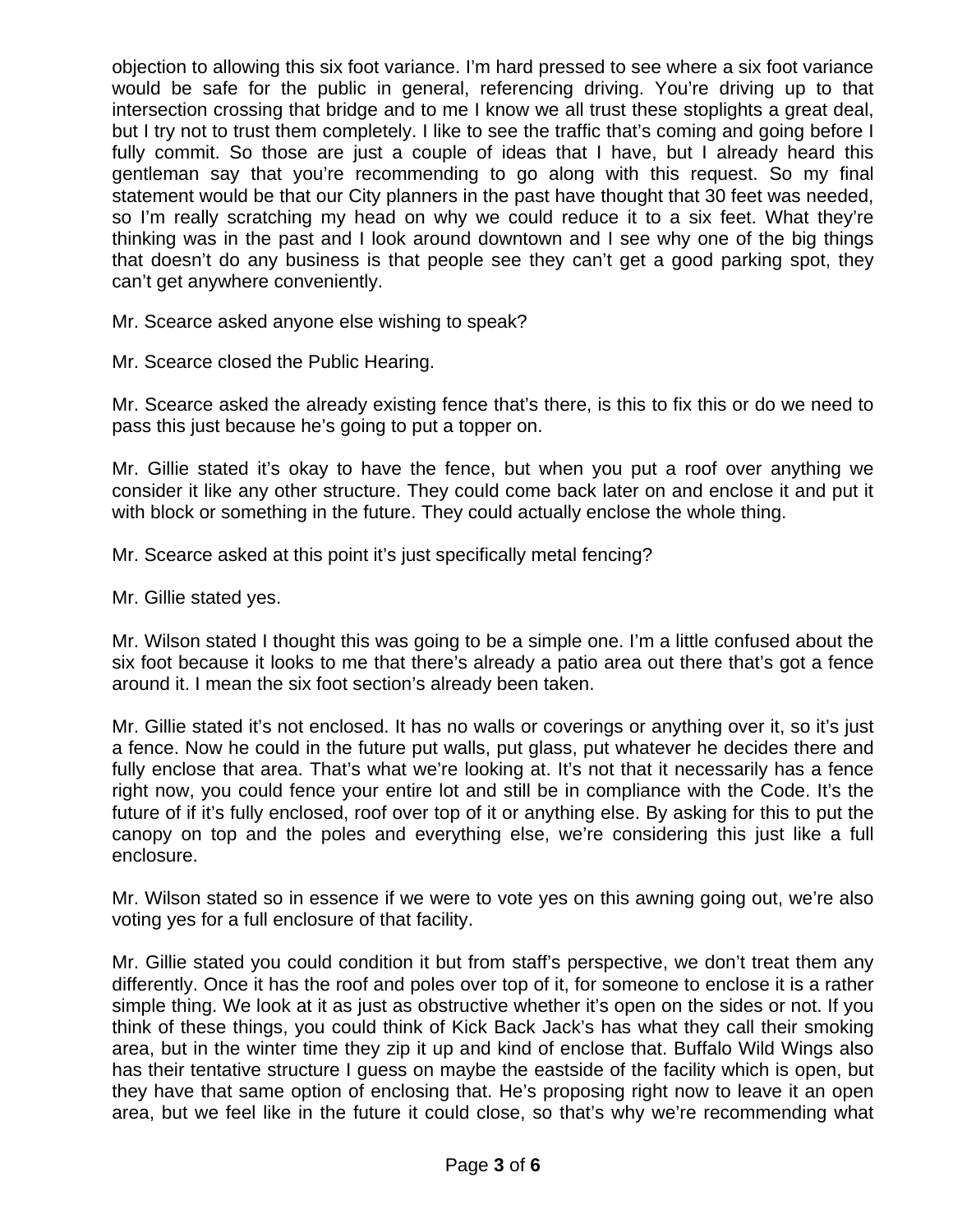we're recommending. It doesn't go so far to create a site distance issue, but we feel in the future it makes sense for this to possibly be enclosed fully.

Mr. Jones asked did we give KFC a special permit? Was it this KFC or the other one?

Mr. Gillie stated it was the other one on Piney Forest Road.

Mr. Bolton asked how far are they off the highway.

Mr. Holtry stated this KFC is about 24 feet from the public right of way.

Mr. Gillie stated the one on Piney Forest I think we gave a special use permit to get 15 or so. It's been a little while ago. Because it was up on a hill and doesn't create a site issue we feel the same thing on this case. Because of the recommended distance from Memorial and Union, we don't think it'll cause a problem.

Mr. Bolton asked if we conditioned it without the structure, let's say only a canopy and then five years later he wanted to enclose it, could he come back at that time?

Mr. Wilson stated just for clarification before we do that, we've had someone speak and all they're asking for is just something that looks about that thick over an already fenced in area that you can already see through. So if we make a proposal for them to have to come back, that would really protect the person but raise some issues as well. So any additional structures would have to come back, drawings would be submitted and things like that so we could take a look at it? Mr. Wilson stated I'm really just back to my thing about wanting to see what it is and actually having a visual for what it is we're wanting to do here.

Mr. Gillie stated you could recommend approval of a canopy only with no enclosure. That way if they want to enclose it in the future they would have to come back.

**Mr. Wilson made a motion for approval with conditions per staff and required that they come back before the Commission if they ever want to request a full enclosure. Mrs. Evans seconded the motion. The motion was approved by a 7-0 vote.** 

*2. Special Use Permit Application PLSUP20150000090, filed by Michael Benton requesting a Special Use Permit to allow retail sales in a warehouse, wholesale or manufacturing establishment in accordance with Article 3.O; Section C, Item 12 of the Code of the City of Danville, Virginia, 1986, as amended at 823 Industrial Avenue, otherwise known as Grid 2605, Block 010, Parcel 000022 of the City of Danville, Virginia, Zoning District Map. The applicant is proposing to operate a retail establishment within a warehouse.* 

Mrs. Burton read the staff report. 30 notices were sent to surrounding property owners within 300 feet of the subject property. Five responses were not opposed; two responses were opposed.

Mr. Scearce opened the Public Hearing.

Present to speak on behalf of the request was Mr. Mike Benton.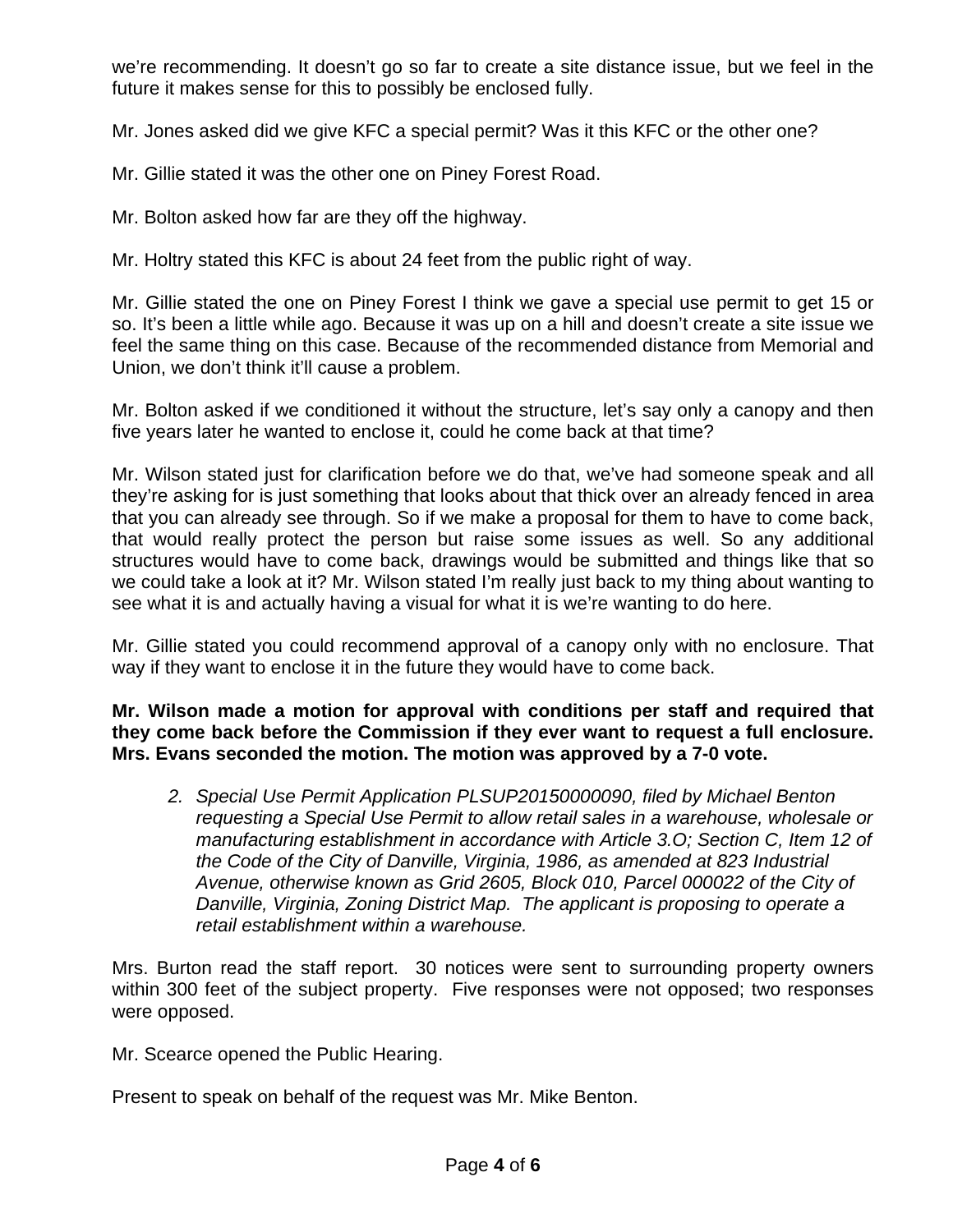Mr. Benton said I'm Mike Benton and I'll be glad to answer any questions on this request. It's a simple kind of understood thing I think. I'm the president of DGI Line and Benton Thomas Incorporated and we sold a third of our company about a year ago to Ennis and we've got space available and we want to try to make use of it in a way that may be beneficial and profitable to the City.

Mr. Scearce asked any questions from the Commissioners?

Mr. Dodson asked how many parking spaces is he required to have?

Mr. Benton stated if I use 2,000 square feet where you're supposed to have ten, I can create 50 over there if I need to. I've got plenty of space. I've got this ten in the back very easily where people could pull in if they wanted to. We're not talking about a high traffic retail operation, I'm afraid. I wish it was but it's not going to be, you know?

Mr. Scearce asked any other questions?

Mr. Garrison stated I have a question and this is to staff. There's going to be 2,000 square feet of retail space. If I'm looking for a used office desk and I go in there and in that 2,000 square feet I don't find what I'm looking for and I go on out the door and Mr. Benton says, "Wait a minute, I've got something in the back. Let's go in the back and take a look", does that then make all of that space retail space?

Mr. Gillie stated if it happens on an infrequent basis, no. I'm not going to go in there and make sure he's pointing someone to another part of the building to show them something. In general this is where he's going to have that area for sale, so we consider that the main retail space. If he does take someone out, I'm not hounding down on that.

Mr. Garrison stated I just wanted to make sure. I'm not against it, I'm just curious.

Mr. Gillie asked is it a technical violation? Possibly, but it's not something we're going to go in looking for.

Mr. Wilson stated some of your conditions like parking, Zoning Code, operation construction required will comply- I guess my question is do they now? In other words are there enough parking spaces and will there be requirements of the applicant on zoning, building and fire codes that he doesn't currently have.

Mr. Gillie stated he will have to comply with the building and fire code. He may or may not comply with it at this time. We'll have a change of use survey done with the building department and fire department just to make sure that everything is up to code. The parking spaces should be sufficient. He'll have to mark off a few additional spaces and again, staff is possibly looking at changing some of our regulations. That's kind of standard language for us to put it in change of use that they have to meet the minimum requirements so we're looking at possibly changing that in the future. The hours of operation- we don't have anything on that right now- but he's asking to do something that he's not doing so we're looking to put some hours on just to protect the neighborhood. I don't believe the hours of operation caused him any problems whatsoever; but we thought it would be good to have it on paper so if he sells the building, any future owners knows what to expect coming into it.

Mr. Scearce closed the Public Hearing.